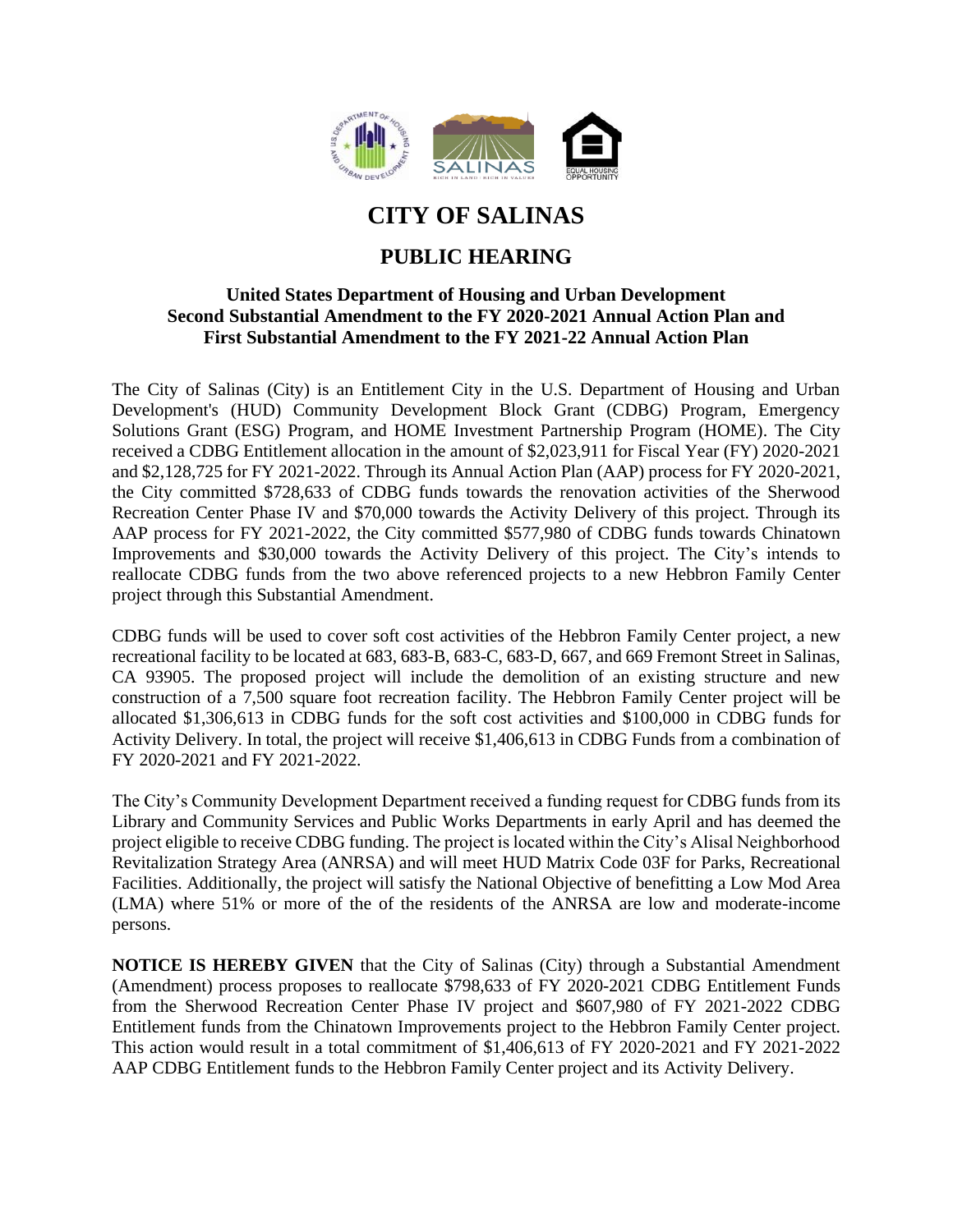**NOTICE IS HEREBY GIVEN** that the City of Salinas's Housing and Land Use Committee will hold a public hearing regarding the proposed Amendment on:

Tuesday, May 3, 2022, at approximately 3:30 p.m. or as soon after City Council Rotunda, 200 Lincoln Ave Salinas, CA 93901 Teleconference in accordance with State of California Executive Order No. N-29-20

Meetings are streamed live at https://salinas.legistar.com/Calendar.aspx and televised live on Channel 25 on the date of the regularly scheduled meeting and will be broadcast throughout week following the meeting. For the most up-to-the-minute Broadcast Schedule for The Salinas Channel on Comcast 25, please visit or subscribe to our Google Calendar located at [http://tinyurl.com/salinas25.](http://tinyurl.com/salinas25) Recent Housing and Land Use Comittee meetings may also be viewed on the Salinas Channel on YouTube at [http://www.youtube.com/thesalinaschannel.](http://www.youtube.com/thesalinaschannel) The public may view the meeting on television and/or online and may participate in-person in the City Council Chamber.

**NOTICE IS HEREBY GIVEN** that the City of Salinas's City Council will hold a public hearing regarding the proposed Amendment on:

Tuesday, May 24, 2022, at approximately 4:00 p.m. or as soon after City Council Rotunda, 200 Lincoln Ave Salinas, CA 93901 Teleconference in accordance with State of California Executive Order No. N-29-20

Meetings are streamed live at <https://salinas.legistar.com/Calendar.aspx> and televised live on Channel 25 on the date of the regularly scheduled meeting and will be broadcast throughout week following the meeting. For the most up-to-the-minute Broadcast Schedule for The Salinas Channel on Comcast 25, please visit or subscribe to our Google Calendar located at [http://tinyurl.com/salinas25.](http://tinyurl.com/salinas25) Recent City Council meetings may also be viewed on the Salinas Channel on YouTube at [http://www.youtube.com/thesalinaschannel.](http://www.youtube.com/thesalinaschannel) The public may view the meeting on television and/or online and may participate in-person in the City Council Chamber.

**NOTICE IS HEREBY GIVEN** the proposed Amendment will be available for a minimum 30 daycalendar public comment period starting April 23, 2022, and ending on May 24, 2022.

The document can be viewed at the following locations:

- City of Salinas' website: [https://www.cityofsalinas.org/our-city-services/community](https://www.cityofsalinas.org/our-city-services/community-development/housing-and-community-development-division/rfps-public-notices)[development/housing-and-community-development-division/rfps-public-notices.](https://www.cityofsalinas.org/our-city-services/community-development/housing-and-community-development-division/rfps-public-notices)
- Request via email at [housingwebmail@ci.salinas.ca.us.](mailto:housingwebmail@ci.salinas.ca.us) Write "Substantial Amendment for FY 2020-2021 and FY 2021-2022 AAP" in the subject line of the email.
- John Steinbeck Library, 350 Lincoln Avenue, Salinas, CA 93901;
- Cesar Chavez Library, 615 Williams Road, Salinas, CA 93905;
- El Gabilan Library, 1400 North Main Street, Salinas, CA 93901;
- Community Development Department, 65 W. Alisal Street, Salinas, CA 93901;
- City Clerk's Office, City Hall, 200 Lincoln Avenue, Salinas, CA 93901.